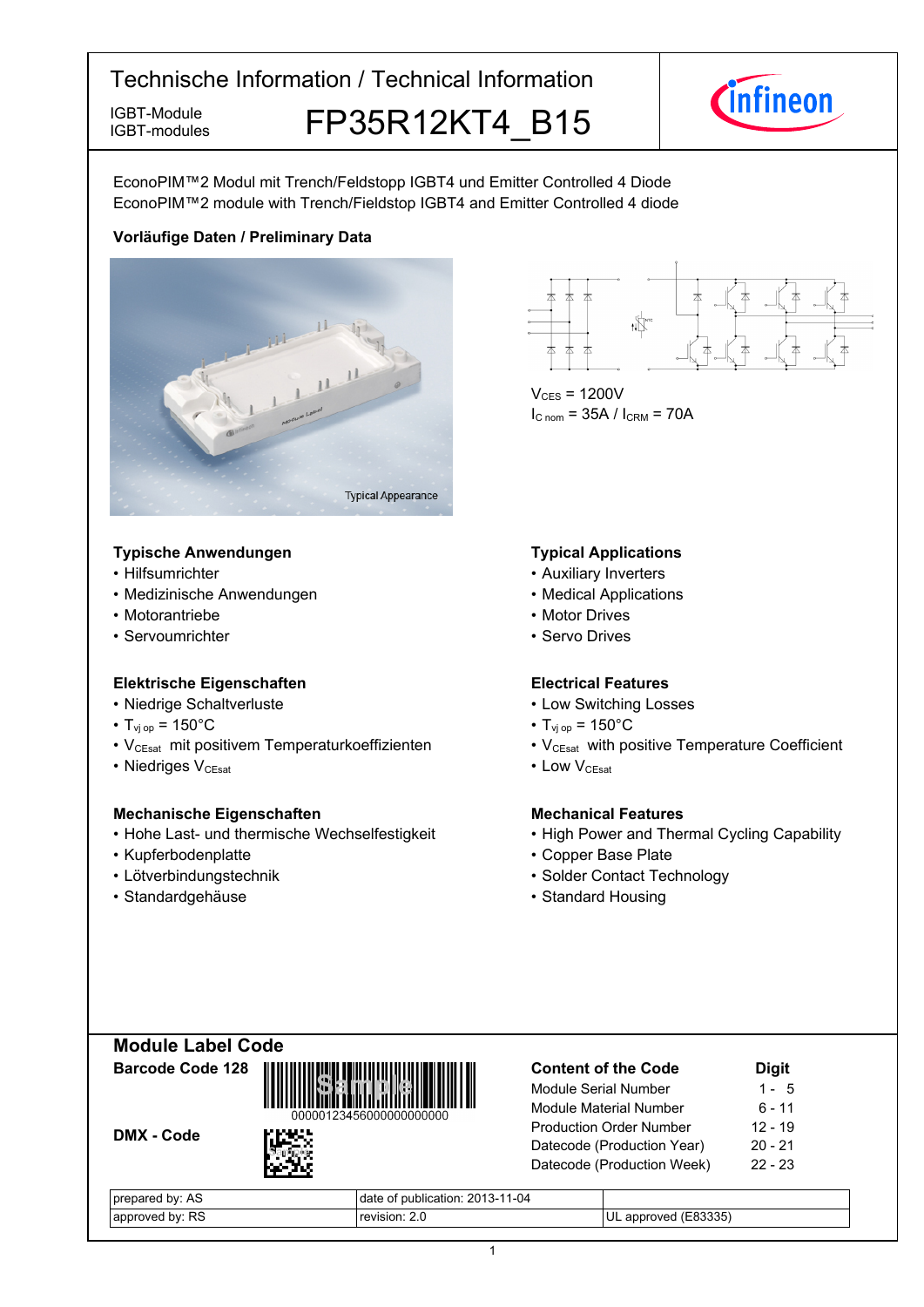IGBT-modules

IGBT-Modules FP35R12KT4 B15



#### **Vorläufige-Daten Preliminary-Data**

#### **IGBT, Wechselrichter / IGBT, Inverter Höchstzulässige-Werte-/-Maximum-Rated-Values**

| Kollektor-Emitter-Sperrspannung<br>Collector-emitter voltage             | $T_{vi}$ = 25 $^{\circ}$ C                                | V <sub>CES</sub>       | 1200    |   |
|--------------------------------------------------------------------------|-----------------------------------------------------------|------------------------|---------|---|
| Kollektor-Dauergleichstrom<br>Continuous DC collector current            | $T_c = 100^{\circ}$ C, $T_{vi \, max} = 175^{\circ}$ C    | $C_{nom}$              | 35      | A |
| Periodischer Kollektor-Spitzenstrom<br>Repetitive peak collector current | $t_P = 1$ ms                                              | <b>CRM</b>             | 70      | A |
| Gesamt-Verlustleistung<br>Total power dissipation                        | $T_c = 25^{\circ}$ C, $T_{\text{vi max}} = 175^{\circ}$ C | $P_{\text{tot}}$       | 210     | W |
| Gate-Emitter-Spitzenspannung<br>Gate-emitter peak voltage                |                                                           | <b>V<sub>GES</sub></b> | $+/-20$ |   |
|                                                                          |                                                           |                        |         |   |

| <b>Charakteristische Werte / Characteristic Values</b>                          |                                                                                                                                                                                   |                                                                                   |                           | min.  | typ.                 | max. |                       |
|---------------------------------------------------------------------------------|-----------------------------------------------------------------------------------------------------------------------------------------------------------------------------------|-----------------------------------------------------------------------------------|---------------------------|-------|----------------------|------|-----------------------|
| Kollektor-Emitter-Sättigungsspannung<br>Collector-emitter saturation voltage    | $I_C$ = 35 A, $V_{GE}$ = 15 V<br>$I_C$ = 35 A, $V_{GE}$ = 15 V<br>$I_c$ = 35 A, $V_{GE}$ = 15 V                                                                                   | $T_{vi}$ = 25 $^{\circ}$ C<br>$T_{\text{vj}}$ = 125°C<br>$T_{\text{vj}}$ = 150°C  | $V_{\text{CE sat}}$       |       | 1,85<br>2,15<br>2,25 | 2,15 | V<br>V<br>V           |
| Gate-Schwellenspannung<br>Gate threshold voltage                                | $I_C = 1,20$ mA, $V_{CE} = V_{GE}$ , $T_{vi} = 25^{\circ}$ C                                                                                                                      |                                                                                   | <b>V</b> GEth             | 5.2   | 5.8                  | 6.4  | V                     |
| Gateladung<br>Gate charge                                                       | $V_{GE}$ = -15 V  +15 V                                                                                                                                                           |                                                                                   | $\mathsf{Q}_{\mathsf{G}}$ |       | 0,27                 |      | μC                    |
| Interner Gatewiderstand<br>Internal gate resistor                               | $T_{vi}$ = 25°C                                                                                                                                                                   |                                                                                   | $R_{\text{Gint}}$         |       | 0,0                  |      | Ω                     |
| Eingangskapazität<br>Input capacitance                                          | f = 1 MHz, $T_{vj}$ = 25°C, $V_{CE}$ = 25 V, $V_{GE}$ = 0 V                                                                                                                       |                                                                                   | $C_{\text{les}}$          |       | 2,00                 |      | nF                    |
| Rückwirkungskapazität<br>Reverse transfer capacitance                           | f = 1 MHz, $T_{vi}$ = 25°C, $V_{CE}$ = 25 V, $V_{GE}$ = 0 V                                                                                                                       |                                                                                   | $C_{res}$                 |       | 0,07                 |      | nF                    |
| Kollektor-Emitter-Reststrom<br>Collector-emitter cut-off current                | $V_{CE}$ = 1200 V, $V_{GE}$ = 0 V, $T_{vi}$ = 25°C                                                                                                                                |                                                                                   | $I_{CES}$                 |       |                      | 1.0  | mA                    |
| Gate-Emitter-Reststrom<br>Gate-emitter leakage current                          | $V_{CE} = 0 V$ , $V_{GE} = 20 V$ , $T_{vi} = 25^{\circ}C$                                                                                                                         |                                                                                   | <b>I</b> GES              |       |                      | 100  | nA                    |
| Einschaltverzögerungszeit, induktive Last<br>Turn-on delay time, inductive load | $I_C = 35 A$ , $V_{CE} = 600 V$<br>$V_{GE}$ = $\pm$ 15 V<br>$R_{\text{Gon}}$ = 13 $\Omega$                                                                                        | $T_{\rm vj}$ = 25°C<br>$T_{\text{vj}}$ = 125°C<br>$T_{\text{vj}} = 150^{\circ}$ C | t <sub>d on</sub>         |       | 0.16<br>0.17<br>0,17 |      | μs<br>μs<br>μs        |
| Anstiegszeit, induktive Last<br>Rise time, inductive load                       | $I_{C}$ = 35 A, $V_{CE}$ = 600 V<br>$V_{GF}$ = $\pm$ 15 V<br>$\mathsf{R}_{\mathsf{Gon}}$ = 13 $\Omega$                                                                            | $T_{vi}$ = 25 $^{\circ}$ C<br>$T_{vi}$ = 125°C<br>$T_{vi}$ = 150 $^{\circ}$ C     | $t_{r}$                   |       | 0.03<br>0,04<br>0,04 |      | μs<br>μs<br>μs        |
| Abschaltverzögerungszeit, induktive Last<br>Turn-off delay time, inductive load | $I_{C}$ = 35 A, $V_{CE}$ = 600 V<br>$\rm V_{GE}$ = $\pm 15~\rm V$<br>$R_{Goff}$ = 13 $\Omega$                                                                                     | $T_{vi}$ = 25°C<br>$T_{\text{vj}}$ = 125°C<br>$T_{\text{vj}}$ = 150°C             | $t_{\text{d off}}$        |       | 0.33<br>0,43<br>0,45 |      | <b>US</b><br>μs<br>μs |
| Fallzeit, induktive Last<br>Fall time, inductive load                           | $I_C = 35 A$ , $V_{CE} = 600 V$<br>$\rm V_{GE}$ = ±15 $\rm V$<br>$R_{Goff}$ = 13 $\Omega$                                                                                         | $T_{vi}$ = 25°C<br>$T_{\text{vj}}$ = 125°C<br>$T_{\rm vj} = 150^{\circ}$ C        | t                         |       | 0,08<br>0,15<br>0,17 |      | μs<br>μs<br>μs        |
| Einschaltverlustenergie pro Puls<br>Turn-on energy loss per pulse               | $I_c$ = 35 A, $V_{CE}$ = 600 V, L <sub>s</sub> = 20 nH<br>$V_{GE}$ = ±15 V, di/dt = 1500 A/µs (T <sub>vj</sub> = 150°C) T <sub>vj</sub> = 125°C<br>$R_{\text{Gon}}$ = 13 $\Omega$ | $T_{\rm vj}$ = 25°C<br>$T_{\text{vj}}$ = 150°C                                    | $E_{on}$                  |       | 3,50<br>4.60<br>5,05 |      | mJ<br>mJ<br>mJ        |
| Abschaltverlustenergie pro Puls<br>Turn-off energy loss per pulse               | $I_C = 35$ A, $V_{CE} = 600$ V, L <sub>S</sub> = 20 nH<br>$V_{GE}$ = ±15 V, du/dt = 3600 V/µs (T <sub>vj</sub> = 150°C)T <sub>vj</sub> = 125°C<br>$R_{\text{Goff}}$ = 13 $\Omega$ | $T_{\rm vj}$ = 25°C<br>$T_{vi}$ = 150 $^{\circ}$ C                                | $E_{\text{off}}$          |       | 2,10<br>3.10<br>3,40 |      | mJ<br>mJ<br>mJ        |
| Kurzschlußverhalten<br>SC data                                                  | $V_{GE} \le 15$ V, $V_{CC}$ = 800 V<br>$V_{CEmax} = V_{CES} - L_{sCE} \cdot di/dt$                                                                                                | $t_P \le 10 \text{ }\mu\text{s}, \text{ } T_{\text{vj}} = 150^{\circ}\text{C}$    | $I_{SC}$                  |       | 130                  |      | A                     |
| Wärmewiderstand, Chip bis Gehäuse<br>Thermal resistance, junction to case       | pro IGBT / per IGBT                                                                                                                                                               |                                                                                   | $R_{thJC}$                |       |                      | 0,72 | K/W                   |
| Wärmewiderstand, Gehäuse bis Kühlkörper<br>Thermal resistance, case to heatsink | pro IGBT / per IGBT<br>$\lambda_{\text{Paste}} = 1 \text{ W/(m·K)}$ / $\lambda_{\text{grease}} = 1 \text{ W/(m·K)}$                                                               |                                                                                   | $R_{thCH}$                |       | 0,325                |      | K/W                   |
| Temperatur im Schaltbetrieb<br>Temperature under switching conditions           |                                                                                                                                                                                   |                                                                                   | $T_{\text{vj op}}$        | $-40$ |                      | 150  | $^{\circ}{\rm C}$     |
|                                                                                 |                                                                                                                                                                                   |                                                                                   |                           |       |                      |      |                       |
| prepared by: AS                                                                 | date of publication: 2013-11-04                                                                                                                                                   |                                                                                   |                           |       |                      |      |                       |
| approved by: RS                                                                 | revision: 2.0                                                                                                                                                                     |                                                                                   |                           |       |                      |      |                       |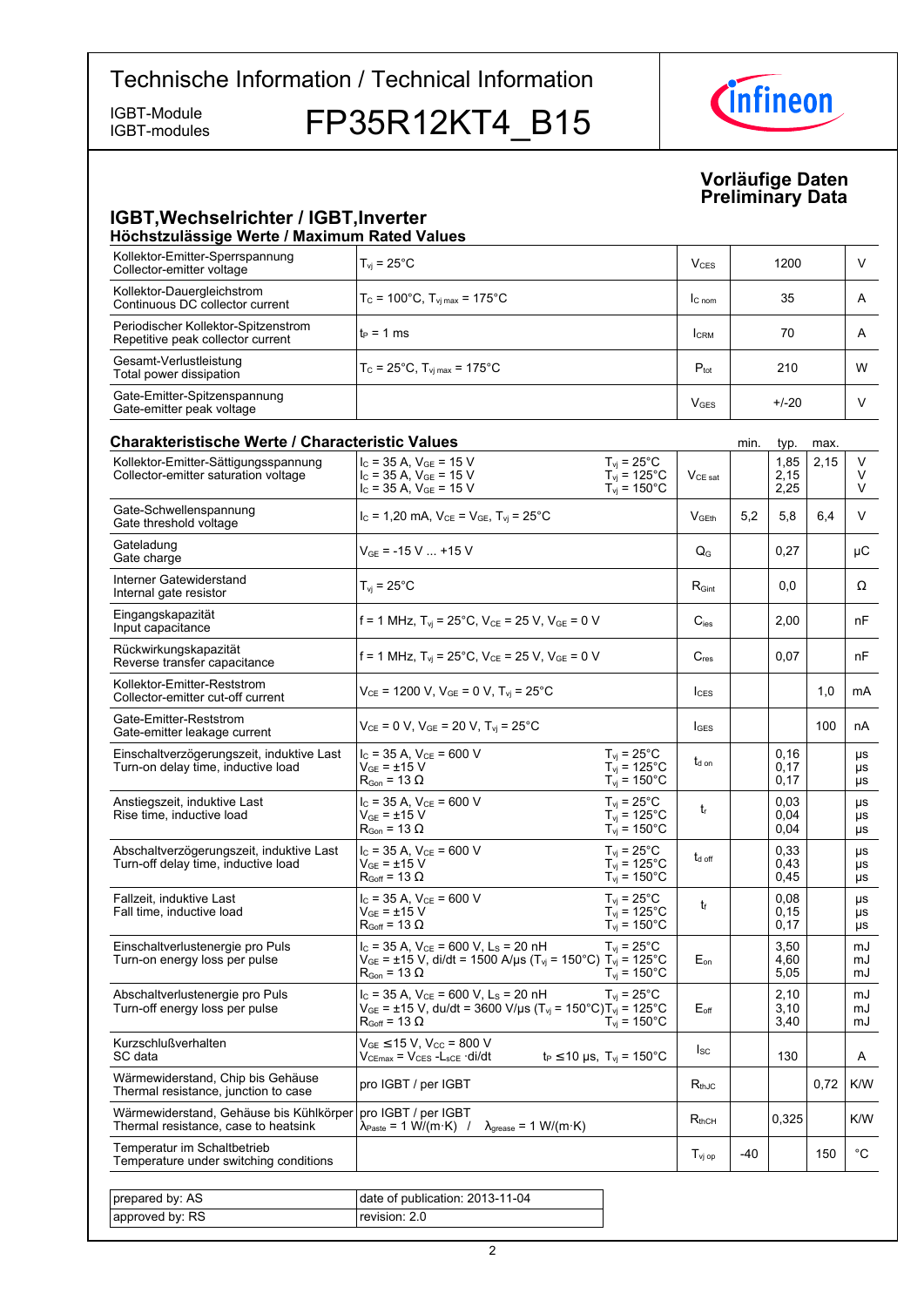IGBT-modules

IGBT-Module FP35R12KT4 B15



#### **Vorläufige-Daten Preliminary-Data**

### **Diode,-Wechselrichter-/-Diode,-Inverter Höchstzulässige-Werte-/-Maximum-Rated-Values**

| Periodische Spitzensperrspannung<br>Repetitive peak reverse voltage | $T_{\rm vi}$ = 25 $^{\circ}$ C                               | <b>V</b> <sub>RRM</sub> | 1200 |        |  |  |  |
|---------------------------------------------------------------------|--------------------------------------------------------------|-------------------------|------|--------|--|--|--|
| Dauergleichstrom<br>Continuous DC forward current                   |                                                              | I۴                      | 35   | A      |  |  |  |
| Periodischer Spitzenstrom<br>Repetitive peak forward current        | $t_P = 1$ ms                                                 | <b>FRM</b>              | 70   | A      |  |  |  |
| Grenzlastintegral<br>$I2t - value$                                  | $V_R = 0$ V, t <sub>P</sub> = 10 ms, T <sub>vi</sub> = 125°C | $ ^{2}t$                | 240  | $A^2S$ |  |  |  |

#### **Charakteristische Werte / Characteristic**

| <b>Charakteristische Werte / Characteristic Values</b>                          |                                                                                                                                                 |                                                                            |                              | min. | typ.                 | max. |                |
|---------------------------------------------------------------------------------|-------------------------------------------------------------------------------------------------------------------------------------------------|----------------------------------------------------------------------------|------------------------------|------|----------------------|------|----------------|
| Durchlassspannung<br>Forward voltage                                            | $I_F = 35 A$ , $V_{GE} = 0 V$<br>$I_F = 35 A$ , $V_{GE} = 0 V$<br>$I_F = 35 A$ , $V_{GF} = 0 V$                                                 | $T_{vi}$ = 25°C<br>$T_{\rm vi}$ = 125°C<br>$T_{\rm vi}$ = 150 $^{\circ}$ C | $V_F$                        |      | 1,70<br>1,65<br>1,65 | 2,15 | V              |
| Rückstromspitze<br>Peak reverse recovery current                                | $I_F$ = 35 A, - di <sub>F</sub> /dt = 1500 A/µs (T <sub>vi</sub> =150°C)<br>$V_R = 600 V$<br>$V_{GF}$ = -15 V                                   | $T_{vi}$ = 25°C<br>$T_{\rm vi}$ = 125°C.<br>$T_{\rm vi}$ = 150°C.          | <b>I</b> RM                  |      | 35,0<br>39,0<br>40,0 |      | A<br>A<br>A    |
| Sperrverzögerungsladung<br>Recovered charge                                     | $I_F$ = 35 A, - di <sub>F</sub> /dt = 1500 A/us (T <sub>vi</sub> =150°C)<br>$V_R = 600 V$<br>$V_{GF}$ = -15 V                                   | $T_{vi}$ = 25°C<br>$T_{\rm vi}$ = 125°C.<br>$T_{\rm vi}$ = 150°C.          | Q,                           |      | 3,40<br>6,30<br>7,20 |      | μC<br>μC<br>μC |
| Abschaltenergie pro Puls<br>Reverse recovery energy                             | $I_F = 35$ A, - di <sub>F</sub> /dt = 1500 A/us (T <sub>vi</sub> =150 °C)<br>$V_R = 600 V$<br>$V_{GF}$ = -15 V                                  | $T_{\rm vi}$ = 25°C<br>$T_{vi}$ = 125°C<br>$T_{\rm vi}$ = 150°C            | $E_{rec}$                    |      | 1,15<br>2,25<br>2,55 |      | mJ<br>mJ<br>mJ |
| Wärmewiderstand, Chip bis Gehäuse<br>Thermal resistance, junction to case       | pro Diode / per diode                                                                                                                           |                                                                            | $R_{th,IC}$                  |      |                      | 1,00 | K/W            |
| Wärmewiderstand, Gehäuse bis Kühlkörper<br>Thermal resistance, case to heatsink | pro Diode / per diode<br>$\lambda_{\text{Paste}} = 1 \text{ W/(m} \cdot \text{K)}$ / $\lambda_{\text{grease}} = 1 \text{ W/(m} \cdot \text{K)}$ |                                                                            | $R_{thCH}$                   |      | 0,455                |      | K/W            |
| Temperatur im Schaltbetrieb<br>Temperature under switching conditions           |                                                                                                                                                 |                                                                            | $\mathsf{T}_\mathsf{vi\ op}$ | -40  |                      | 150  | °C             |

# **Diode, Gleichrichter / Diode, Rectifier Höchstzulässige-Werte-/-Maximum-Rated-Values**

| Periodische Spitzensperrspannung<br>Repetitive peak reverse voltage                 | $T_{\rm vi}$ = 25 $^{\circ}$ C                                                    | V <sub>RRM</sub> | 1600        | ν                |
|-------------------------------------------------------------------------------------|-----------------------------------------------------------------------------------|------------------|-------------|------------------|
| Durchlassstrom Grenzeffektivwert pro Chip  <br>Maximum RMS forward current per chip | $T_c = 80^{\circ}$ C                                                              | <b>IFRMSM</b>    | 70          | A                |
| Gleichrichter Ausgang Grenzeffektivstrom<br>Maximum RMS current at rectifier output | $T_c = 80^{\circ}$ C                                                              | <b>IRMSM</b>     | 80          | A                |
| <b>Stoßstrom Grenzwert</b><br>Surge forward current                                 | $t_p = 10$ ms, $T_{vj} = 25^{\circ}$ C<br>$t_p = 10$ ms, $T_{vj} = 150^{\circ}$ C | <b>IFSM</b>      | 450<br>370  | A<br>Α           |
| Grenzlastintegral<br>$I2t - value$                                                  | $t_p = 10$ ms, $T_{vj} = 25^{\circ}$ C<br>$t_p = 10$ ms, $T_{vj} = 150^{\circ}$ C | $ ^{2}t$         | 1000<br>685 | $A^2S$<br>$A^2S$ |

| <b>Charakteristische Werte / Characteristic Values</b>                          |                                                                                                                                                 |                                | min.  | typ. | max. |     |
|---------------------------------------------------------------------------------|-------------------------------------------------------------------------------------------------------------------------------------------------|--------------------------------|-------|------|------|-----|
| Durchlassspannung<br>Forward voltage                                            | $T_{\text{vi}}$ = 150°C, I <sub>F</sub> = 35 A                                                                                                  | $V_F$                          |       | 0.95 |      |     |
| Sperrstrom<br>Reverse current                                                   | $T_{\text{vi}}$ = 150°C, $V_{\text{R}}$ = 1600 V                                                                                                | <b>IR</b>                      |       | 1,00 |      | mA  |
| Wärmewiderstand, Chip bis Gehäuse<br>Thermal resistance, junction to case       | pro Diode / per diode                                                                                                                           | $R_{th,IC}$                    |       |      | 0.85 | K/W |
| Wärmewiderstand, Gehäuse bis Kühlkörper<br>Thermal resistance, case to heatsink | pro Diode / per diode<br>$\lambda_{\text{Paste}} = 1 \text{ W/(m} \cdot \text{K)}$ / $\lambda_{\text{orease}} = 1 \text{ W/(m} \cdot \text{K)}$ | $R_{thCH}$                     |       | 0,38 |      | K/W |
| Temperatur im Schaltbetrieb<br>Temperature under switching conditions           |                                                                                                                                                 | $\mathsf{T}_{\mathsf{vi\ op}}$ | $-40$ |      | 150  | °C  |

| prepared by: AS | date of publication: 2013-11-04 |
|-----------------|---------------------------------|
| approved by: RS | revision: 2.0                   |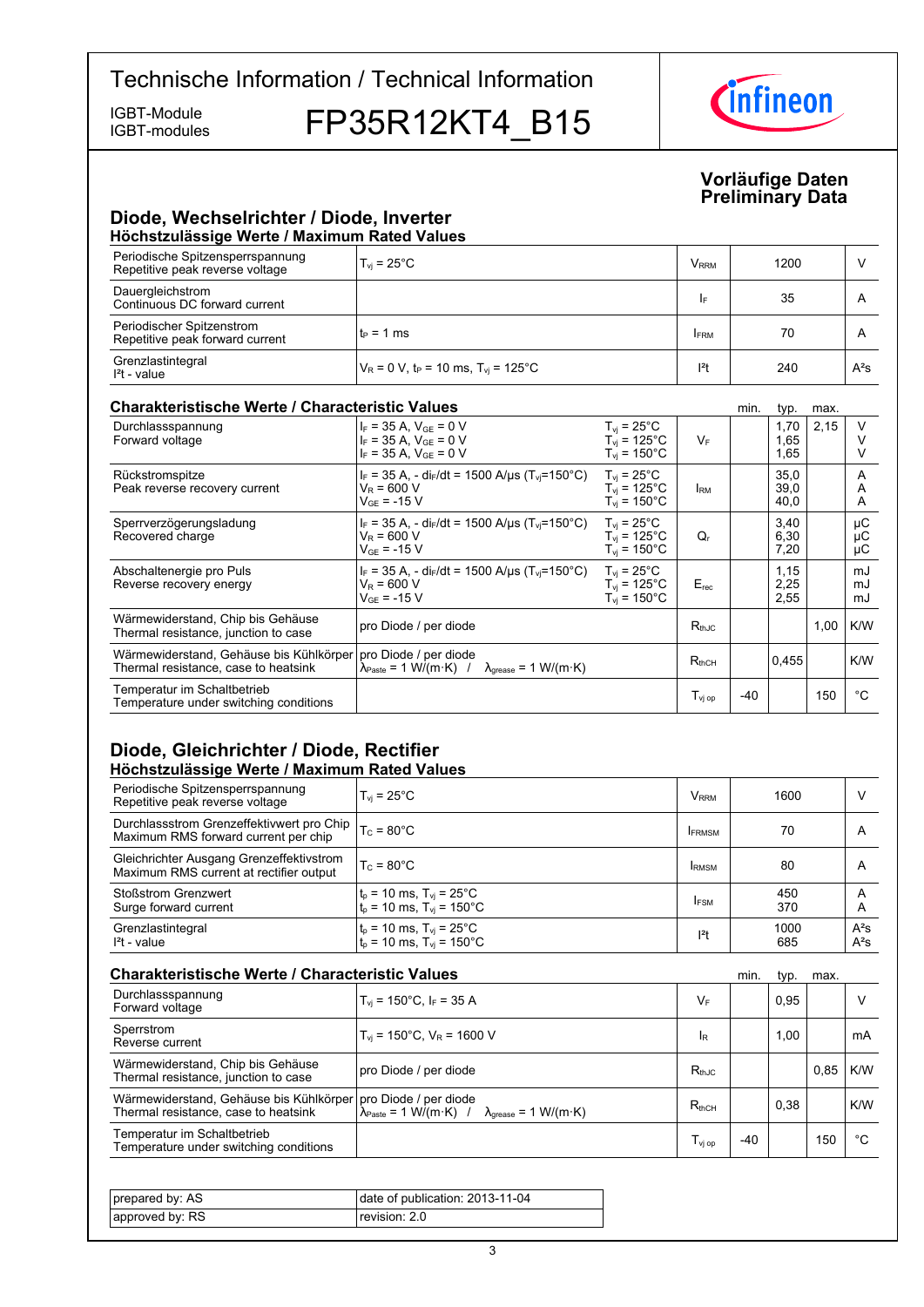IGBT-modules

IGBT-Module FP35R12KT4\_B15



#### **Vorläufige-Daten Preliminary-Data**

# **IGBT, Brems-Chopper / IGBT, Brake-Chopper**

| Höchstzulässige Werte / Maximum Rated Values                                    |                                                                                                                                   |                                                                                      |                            |      |                         |      |                           |
|---------------------------------------------------------------------------------|-----------------------------------------------------------------------------------------------------------------------------------|--------------------------------------------------------------------------------------|----------------------------|------|-------------------------|------|---------------------------|
| Kollektor-Emitter-Sperrspannung<br>Collector-emitter voltage                    | $T_{vi}$ = 25 $^{\circ}$ C                                                                                                        |                                                                                      | <b>V<sub>CES</sub></b>     |      | 1200                    |      | V                         |
| Kollektor-Dauergleichstrom<br>Continuous DC collector current                   | $T_c = 100^{\circ}$ C, $T_{vi \, max} = 175^{\circ}$ C<br>$T_{\rm C}$ = 25°C, $T_{\rm vi \, max}$ = 175°C                         |                                                                                      | $l_{C \text{ nom}}$<br>Ic. |      | 15<br>28                |      | A<br>A                    |
| Periodischer Kollektor-Spitzenstrom<br>Repetitive peak collector current        | $t_P = 1$ ms                                                                                                                      |                                                                                      | <b>I</b> CRM               |      | 30                      |      | A                         |
| Gesamt-Verlustleistung<br>Total power dissipation                               | $T_c$ = 25°C, $T_{\text{vi max}}$ = 175°C                                                                                         |                                                                                      | $P_{\text{tot}}$           |      | 105                     |      | W                         |
| Gate-Emitter-Spitzenspannung<br>Gate-emitter peak voltage                       |                                                                                                                                   |                                                                                      | <b>V<sub>GES</sub></b>     |      | $+/-20$                 |      | V                         |
| <b>Charakteristische Werte / Characteristic Values</b>                          |                                                                                                                                   |                                                                                      |                            | min. | typ.                    | max. |                           |
| Kollektor-Emitter-Sättigungsspannung<br>Collector-emitter saturation voltage    | $I_{C}$ = 15 A, $V_{GF}$ = 15 V<br>$I_{C}$ = 15 A, $V_{GE}$ = 15 V<br>$I_C = 15 A$ , $V_{GE} = 15 V$                              | $T_{\rm vj}$ = 25°C<br>$T_{\text{vj}}$ = 125°C<br>$T_{\text{vj}}$ = 150°C            | $V_{CE\ sat}$              |      | 1,85<br>2,15<br>2,25    | 2,15 | V<br>V<br>V               |
| Gate-Schwellenspannung<br>Gate threshold voltage                                | $I_c = 0,48$ mA, $V_{CE} = V_{GE}$ , $T_{vi} = 25^{\circ}$ C                                                                      |                                                                                      | V <sub>GEth</sub>          | 5,2  | 5,8                     | 6,4  | V                         |
| Gateladung<br>Gate charge                                                       | $V_{GF}$ = -15 V  +15 V                                                                                                           |                                                                                      | $Q_{G}$                    |      | 0,12                    |      | μC                        |
| Interner Gatewiderstand<br>Internal gate resistor                               | $T_{\text{vj}}$ = 25 $^{\circ}$ C                                                                                                 |                                                                                      | $R_{\text{Gint}}$          |      | 0,0                     |      | Ω                         |
| Eingangskapazität<br>Input capacitance                                          | f = 1 MHz, $T_{vi}$ = 25°C, $V_{CE}$ = 25 V, $V_{GE}$ = 0 V                                                                       |                                                                                      | $C_{\text{ies}}$           |      | 0,89                    |      | nF                        |
| Rückwirkungskapazität<br>Reverse transfer capacitance                           | f = 1 MHz, $T_{vi}$ = 25°C, $V_{CE}$ = 25 V, $V_{GE}$ = 0 V                                                                       |                                                                                      | $C_{res}$                  |      | 0,03                    |      | nF                        |
| Kollektor-Emitter-Reststrom<br>Collector-emitter cut-off current                | $V_{CE}$ = 1200 V, $V_{GE}$ = 0 V, $T_{vi}$ = 25°C                                                                                |                                                                                      | $I_{\text{CES}}$           |      |                         | 1,0  | mA                        |
| Gate-Emitter-Reststrom<br>Gate-emitter leakage current                          | $V_{CE} = 0 V$ , $V_{GE} = 20 V$ , $T_{vi} = 25^{\circ}C$                                                                         |                                                                                      | $I_{\text{GES}}$           |      |                         | 100  | nA                        |
| Einschaltverzögerungszeit, induktive Last<br>Turn-on delay time, inductive load | $I_C$ = 15 A, $V_{CE}$ = 600 V<br>V <sub>GE</sub> = ±15 V<br>$\mathsf{R}_{\mathsf{Gon}}$ = 43 $\Omega$                            | $T_{\rm vj}$ = 25°C<br>$T_{vi}$ = 125°C<br>$T_{vi}$ = 150 $^{\circ}$ C               | t <sub>d on</sub>          |      | 0,065<br>0,065<br>0,065 |      | μs<br>μs<br>μs            |
| Anstiegszeit, induktive Last<br>Rise time, inductive load                       | $I_C$ = 15 A, $V_{CE}$ = 600 V<br>$\rm V_{GF}$ = $\pm 15~\rm V$<br>$R_{\text{Gon}}$ = 43 $\Omega$                                 | $T_{vi}$ = 25°C<br>$T_{vi}$ = 125°C<br>$T_{vi}$ = 150 $^{\circ}$ C                   | $t_{r}$                    |      | 0,06<br>0.065<br>0,065  |      | μs<br>μs<br>μs            |
| Abschaltverzögerungszeit, induktive Last<br>Turn-off delay time, inductive load | $I_C$ = 15 A, $V_{CE}$ = 600 V<br>V <sub>GE</sub> = ±15 V<br>$R_{Goff} = 43 \Omega$                                               | $T_{vi}$ = 25°C<br>$T_{vi}$ = 125°C<br>$T_{vi}$ = 150 $^{\circ}$ C                   | $t_{d \text{ off}}$        |      | 0,21<br>0,28<br>0,285   |      | μs<br>μs<br>μs            |
| Fallzeit, induktive Last<br>Fall time, inductive load                           | $I_c$ = 15 A, $V_{CE}$ = 600 V<br>$V_{GE} = \pm 15 V$<br>$R_{Goff}$ = 43 $\Omega$                                                 | $T_{vi}$ = 25 $^{\circ}$ C<br>$T_{vi}$ = 125°C<br>$T_{\text{vj}}$ = 150°C            | t                          |      | 0,17<br>0,20<br>0,225   |      | μs<br>μs<br>$\mu\text{s}$ |
| Einschaltverlustenergie pro Puls<br>Turn-on energy loss per pulse               | $I_c$ = 15 A, $V_{CE}$ = 600 V, L <sub>s</sub> = 20 nH<br>$\rm V_{GF}$ = ±15 $\rm V$<br>$\mathsf{R}_{\mathsf{Gon}}$ = 43 $\Omega$ | $T_{vi}$ = 25 $^{\circ}$ C<br>$T_{\text{vj}}$ = 125°C<br>$T_{vi}$ = 150 $^{\circ}$ C | $E_{on}$                   |      | 1,35<br>1,80<br>2,00    |      | mJ<br>mJ<br>mJ            |
| Abschaltverlustenergie pro Puls<br>Turn-off energy loss per pulse               | $I_C$ = 15 A, $V_{CE}$ = 600 V, L <sub>S</sub> = 20 nH<br>$\rm V_{GF}$ = $\pm 15~\rm V$<br>$R_{Goff} = 43 \Omega$                 | $T_{\rm vj}$ = 25°C<br>$T_{vi}$ = 125°C<br>$T_{\text{vj}}$ = 150°C                   | $E_{\text{off}}$           |      | 0,85<br>1,20<br>1,35    |      | mJ<br>mJ<br>mJ            |
| Kurzschlußverhalten<br>SC data                                                  | $V_{GE}$ $\leq$ 15 V, V <sub>CC</sub> = 800 V<br>Vcemax = Vces -Lsce ·di/dt                                                       | $t_P \le 10 \,\mu s$ , $T_{vi} = 150^{\circ}C$                                       | $I_{SC}$                   |      | 55                      |      | A                         |
| Wärmewiderstand, Chip bis Gehäuse<br>Thermal resistance, junction to case       | pro IGBT / per IGBT                                                                                                               |                                                                                      | $R_{thJC}$                 |      |                         | 1,40 | K/W                       |
| Wärmewiderstand, Gehäuse bis Kühlkörper<br>Thermal resistance, case to heatsink | pro IGBT / per IGBT<br>$\lambda_{\mathsf{Paste}}$ = 1 W/(m·K) /<br>$\lambda_{\text{grease}} = 1 \text{ W/(m·K)}$                  |                                                                                      | $R_{thCH}$                 |      | 0,63                    |      | K/W                       |
| Temperatur im Schaltbetrieb<br>Temperature under switching conditions           |                                                                                                                                   |                                                                                      | $T_{\text{vj op}}$         | -40  |                         | 150  | $^{\circ}$ C              |

| prepared by: AS | date of publication: 2013-11-04 |
|-----------------|---------------------------------|
| approved by: RS | revision: 2.0                   |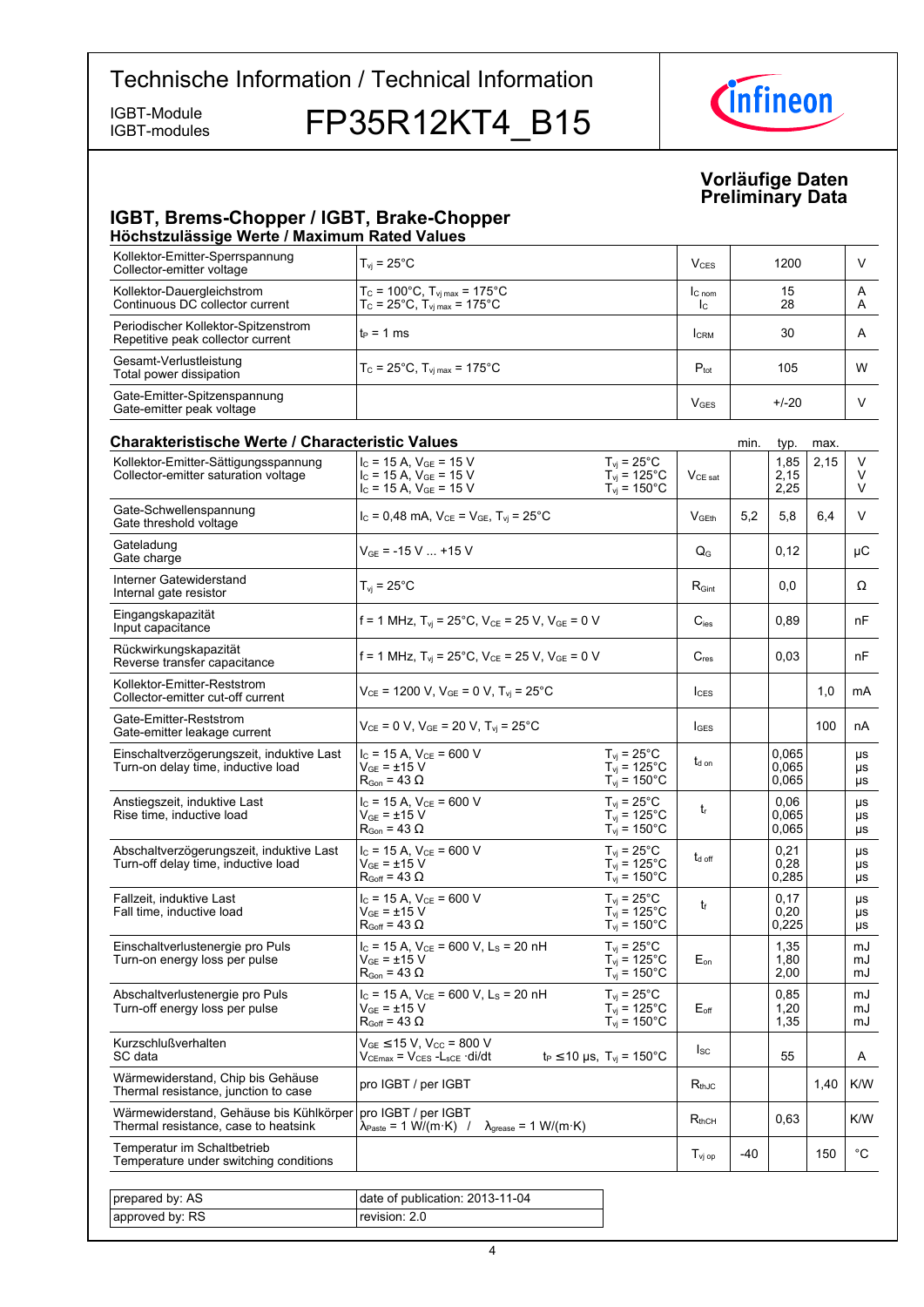IGBT-modules

IGBT-Module FP35R12KT4 B15



#### **Vorläufige-Daten Preliminary-Data**

## **Diode, Brems-Chopper / Diode, Brake-Chopper Höchstzulässige-Werte-/-Maximum-Rated-Values**

| Periodische Spitzensperrspannung<br>Repetitive peak reverse voltage | $T_{\rm vi}$ = 80°C                                          | <b>V</b> <sub>RRM</sub> | 1200 |        |  |  |  |
|---------------------------------------------------------------------|--------------------------------------------------------------|-------------------------|------|--------|--|--|--|
| Dauergleichstrom<br>Continuous DC forward current                   |                                                              | IF                      | 10   |        |  |  |  |
| Periodischer Spitzenstrom<br>Repetitive peak forward current        | ՝ tբ = 1 ms                                                  | <b>IFRM</b>             | 20   |        |  |  |  |
| Grenzlastintegral<br>$l2t$ - value                                  | $V_R$ = 0 V, t <sub>P</sub> = 10 ms, T <sub>vi</sub> = 125°C | $ ^{2}$ t               | 20,0 | $A^2S$ |  |  |  |

#### **Charakteristische Werte / Characteristic**

| <b>Charakteristische Werte / Characteristic Values</b>                          |                                                                                                                                                 |                                                                        | min.                                    | typ.  | max.                 |      |                |
|---------------------------------------------------------------------------------|-------------------------------------------------------------------------------------------------------------------------------------------------|------------------------------------------------------------------------|-----------------------------------------|-------|----------------------|------|----------------|
| Durchlassspannung<br>Forward voltage                                            | $I_F = 10 A$ , $V_{GE} = 0 V$<br>$I_F = 10 A$ , $V_{GE} = 0 V$<br>$I_F = 10 A$ , $V_{GE} = 0 V$                                                 | $T_{vi}$ = 25°C<br>$T_{vi}$ = 125°C<br>$T_{vi}$ = 150 $^{\circ}$ C     | $V_F$                                   |       | 1,80<br>1,85<br>1,85 | 2,25 |                |
| Rückstromspitze<br>Peak reverse recovery current                                | $I_F = 10$ A, - di <sub>F</sub> /dt = 400 A/µs (T <sub>vi</sub> =150°C)<br>$V_R = 600 V$                                                        | $T_{vi}$ = 25°C<br>$T_{vi}$ = 125 $^{\circ}$ C<br>$T_{\rm vi}$ = 150°C | <b>IRM</b>                              |       | 14,0<br>15,0<br>15,0 |      | A<br>A<br>A    |
| Sperrverzögerungsladung<br>Recovered charge                                     | $I_F = 10 A$ , - dir/dt = 400 A/µs (T <sub>vi</sub> =150°C)<br>$V_R$ = 600 V                                                                    | $T_{vi}$ = 25°C<br>$T_{vi}$ = 125°C<br>$T_{vi}$ = 150 $^{\circ}$ C     | Q,                                      |       | 1,00<br>1,80<br>2,00 |      | μC<br>μC<br>μC |
| Abschaltenergie pro Puls<br>Reverse recovery energy                             | $I_F = 10 A$ , - di <sub>F</sub> /dt = 400 A/µs (T <sub>vi</sub> =150°C)<br>$V_R$ = 600 V                                                       | $T_{vi}$ = 25°C<br>$T_{vi}$ = 125°C<br>$T_{vi}$ = 150 $^{\circ}$ C     | $E_{rec}$                               |       | 0,26<br>0.56<br>0.64 |      | mJ<br>mJ<br>mJ |
| Wärmewiderstand, Chip bis Gehäuse<br>Thermal resistance, junction to case       | pro Diode / per diode                                                                                                                           |                                                                        | $R_{th,IC}$                             |       |                      | 2,30 | K/W            |
| Wärmewiderstand, Gehäuse bis Kühlkörper<br>Thermal resistance, case to heatsink | pro Diode / per diode<br>$\lambda_{\text{Paste}} = 1 \text{ W/(m} \cdot \text{K)}$ / $\lambda_{\text{grease}} = 1 \text{ W/(m} \cdot \text{K)}$ |                                                                        | $R_{thCH}$                              |       | 1,05                 |      | K/W            |
| Temperatur im Schaltbetrieb<br>Temperature under switching conditions           |                                                                                                                                                 |                                                                        | $\mathsf{T}_{\mathsf{vi}\,\mathsf{op}}$ | $-40$ |                      | 150  | °C             |

# **NTC-Widerstand-/-NTC-Thermistor**

| <b>Charakteristische Werte / Characteristic Values</b> |                                                          |                     | min. | typ. | max. |           |
|--------------------------------------------------------|----------------------------------------------------------|---------------------|------|------|------|-----------|
| Nennwiderstand<br>Rated resistance                     | $T_c = 25^{\circ}$ C                                     | $R_{25}$            |      | 5,00 |      | $k\Omega$ |
| Abweichung von R100<br>Deviation of R100               | $T_c$ = 100°C, R <sub>100</sub> = 493 Ω                  | $\Delta$ R/R        | -5   |      | 5    | %         |
| Verlustleistung<br>Power dissipation                   | $T_c = 25^{\circ}$ C                                     | $P_{25}$            |      |      | 20.0 | mW        |
| <b>B-Wert</b><br>B-value                               | $R_2 = R_{25}$ exp $[B_{25/50}(1/T_2 - 1/(298, 15 K))]$  | $B_{25/50}$         |      | 3375 |      | K         |
| <b>B-Wert</b><br>B-value                               | $R_2 = R_{25}$ exp $[B_{25/80}(1/T_2 - 1/(298.15 K))]$   | B <sub>25/80</sub>  |      | 3411 |      | Κ         |
| <b>B-Wert</b><br>B-value                               | $R_2 = R_{25}$ exp $[B_{25/100}(1/T_2 - 1/(298, 15 K))]$ | B <sub>25/100</sub> |      | 3433 |      | Κ         |

Angaben gemäß gültiger Application Note.

Specification according to the valid application note.

| prepared by: AS | date of publication: 2013-11-04 |
|-----------------|---------------------------------|
| approved by: RS | revision: 2.0                   |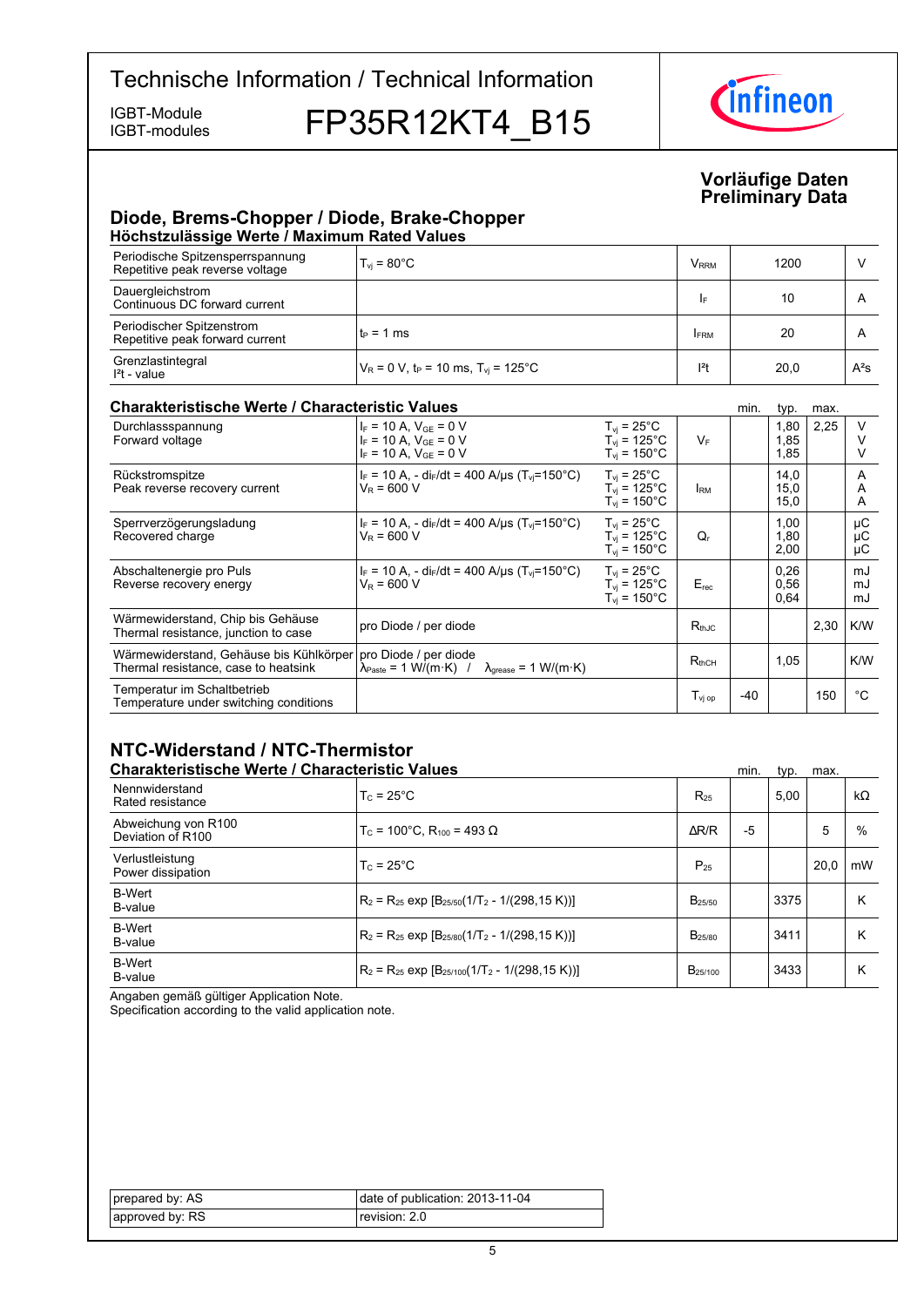IGBT-modules

IGBT-Module FP35R12KT4\_B15



# **Vorläufige-Daten Preliminary-Data**

| <b>Modul / Module</b>                                                                     |                                                                                                                                                              |                                    |                |                |            |                                   |
|-------------------------------------------------------------------------------------------|--------------------------------------------------------------------------------------------------------------------------------------------------------------|------------------------------------|----------------|----------------|------------|-----------------------------------|
| Isolations-Prüfspannung<br>Isolation test voltage                                         | RMS, $f = 50$ Hz, $t = 1$ min.                                                                                                                               | 2,5<br>V <sub>ISOL</sub>           |                |                | kV         |                                   |
| Material Modulgrundplatte<br>Material of module baseplate                                 |                                                                                                                                                              |                                    |                | Cu             |            |                                   |
| Innere Isolation<br>Internal isolation                                                    | Basisisolierung (Schutzklasse 1, EN61140)<br>basic insulation (class 1, IEC 61140)                                                                           |                                    |                | $Al_2O_3$      |            |                                   |
| Kriechstrecke<br>Creepage distance                                                        | Kontakt - Kühlkörper / terminal to heatsink<br>Kontakt - Kontakt / terminal to terminal                                                                      |                                    |                | 10,0           |            | mm                                |
| Luftstrecke<br>Clearance                                                                  | Kontakt - Kühlkörper / terminal to heatsink<br>Kontakt - Kontakt / terminal to terminal                                                                      |                                    |                | 7,5            |            | <sub>mm</sub>                     |
| Vergleichszahl der Kriechwegbildung<br>Comperative tracking index                         |                                                                                                                                                              | CTI                                |                | > 200          |            |                                   |
|                                                                                           |                                                                                                                                                              |                                    | min.           | typ.           | max.       |                                   |
| Wärmewiderstand, Gehäuse bis Kühlkörper<br>Thermal resistance, case to heatsink           | pro Modul / per module<br>$\lambda_{\text{Paste}} = 1 \text{ W}/(\text{m} \cdot \text{K}) / \lambda_{\text{grease}} = 1 \text{ W}/(\text{m} \cdot \text{K})$ | $R_{thCH}$                         |                | 0,02           |            | K/W                               |
| Modulstreuinduktivität<br>Stray inductance module                                         |                                                                                                                                                              | $L_{\rm{SCF}}$                     |                | 35             |            | nH                                |
| Modulleitungswiderstand, Anschlüsse -<br>Chip<br>Module lead resistance, terminals - chip | $T_c = 25^{\circ}$ C, pro Schalter / per switch                                                                                                              | $R_{CC' + EE'}$<br>$R_{AA' + CC'}$ |                | 4,00<br>3,00   |            | $m\Omega$                         |
| Höchstzulässige Sperrschichttemperatur<br>Maximum junction temperature                    | Wechselrichter, Brems-Chopper / inverter, brake-chopper<br>Gleichrichter / rectifier                                                                         | $T_{\mathsf{vi} \, \mathsf{max}}$  |                |                | 175<br>150 | $^{\circ}{\rm C}$<br>$^{\circ}$ C |
| Temperatur im Schaltbetrieb<br>Temperature under switching conditions                     | Wechselrichter, Brems-Chopper / inverter, brake-chopper<br>Gleichrichter / rectifier                                                                         | $T_{\text{vj op}}$                 | $-40$<br>$-40$ |                | 150<br>150 | $^{\circ}C$<br>$^{\circ}C$        |
| Lagertemperatur<br>Storage temperature                                                    |                                                                                                                                                              | $T_{\text{stq}}$                   | $-40$          |                | 125        | $^{\circ}C$                       |
| Anzugsdrehmoment f. Modulmontage<br>Mounting torque for modul mounting                    | Schraube M5 - Montage gem. gültiger Applikationsschrift<br>Screw M5 - Mounting according to valid application note                                           | M                                  | 3,00           | $\overline{a}$ | 6,00       | Nm                                |
| Gewicht<br>Weight                                                                         |                                                                                                                                                              | G                                  |                | 180            |            | g                                 |

bei Betrieb mit Vge = 0V/+15V empfehlen wir einen Rgon,min von 27 Ohm und eine Rgoff,min von 27 Ohm (siehe AN 2006-01) for operation with Vge= 0V/+15V we recommend a Rgon,min of 27 ohms and a Rgoff,min of 27 ohms (see AN 2006-01)

| prepared by: AS | date of publication: 2013-11-04 |
|-----------------|---------------------------------|
| approved by: RS | revision: 2.0                   |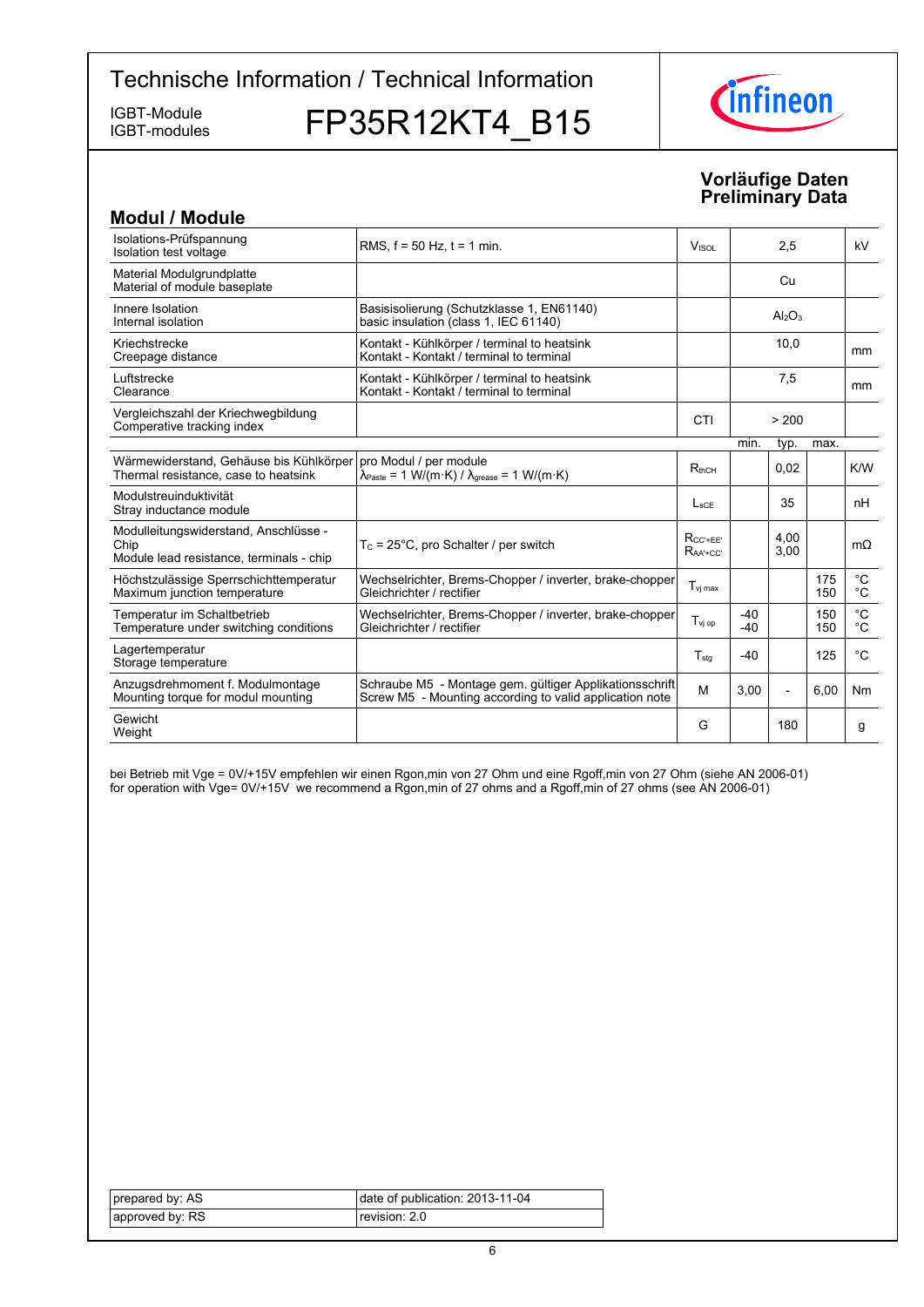

prepared by: AS approved by: RS date of publication: 2013-11-04 revision: 2.0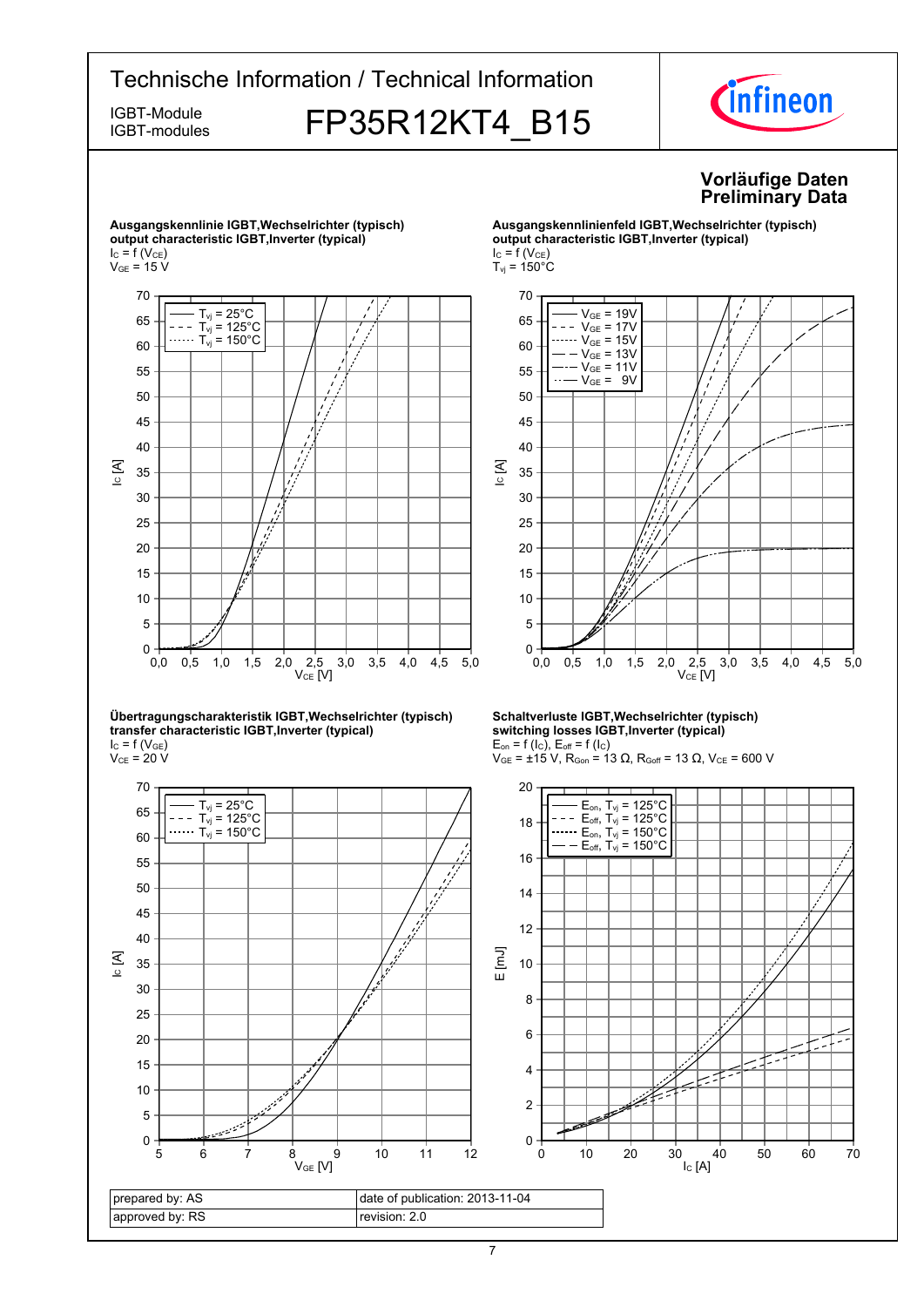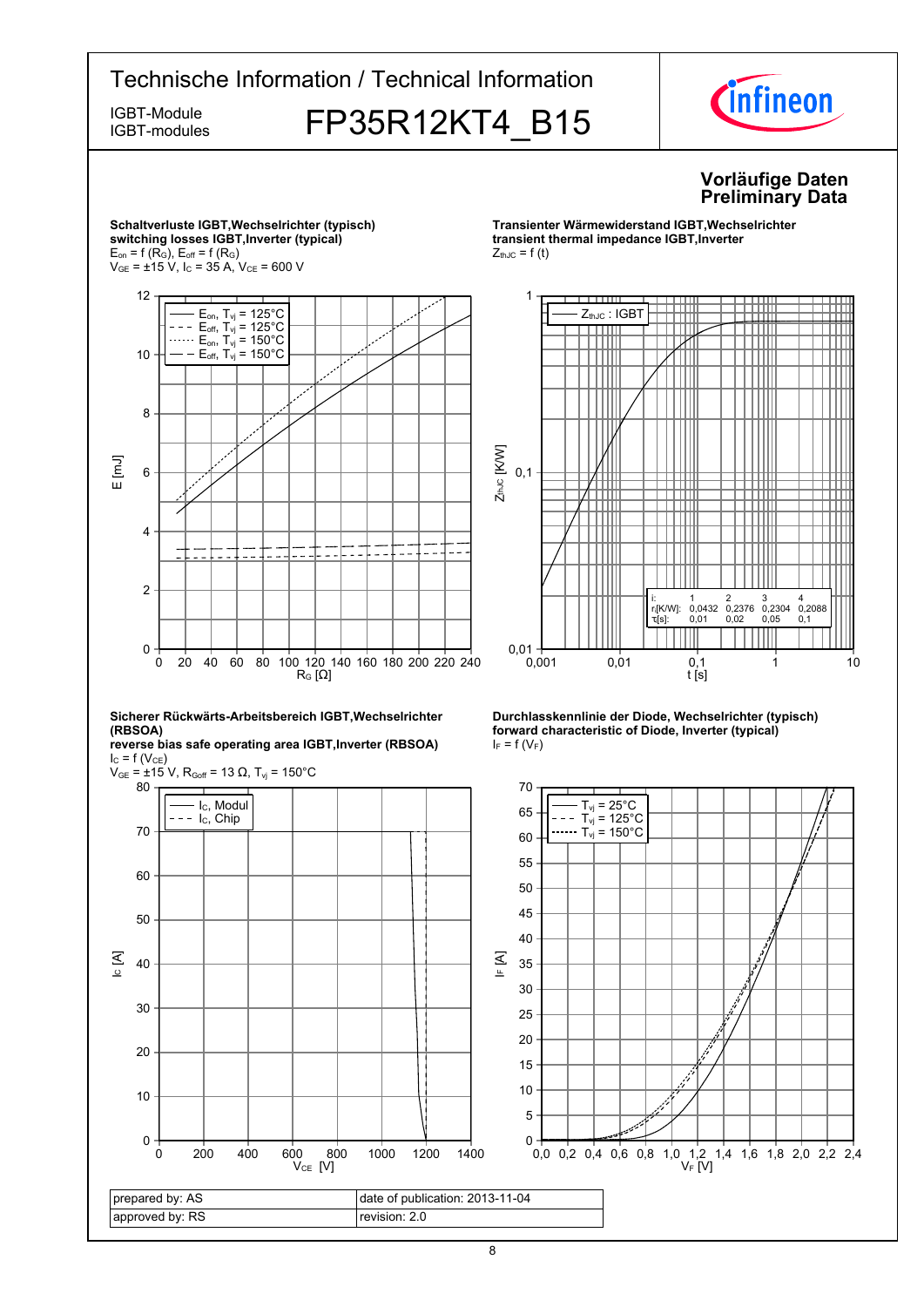# Technische Information / Technical Information IGBT-Module **FP35R12KT4 B15** IFR35R12KT4 IGBT-modules



#### **Vorläufige-Daten Preliminary-Data**



**Transienter-Wärmewiderstand-Diode,-Wechselrichtertransient thermal impedance Diode, Inverter**  $Z_{thJC} = f(t)$ 



**Schaltverluste-Diode,-Wechselrichter-(typisch)**  $s$ witching losses Diode, Inverter (typical)  $E_{rec}$  = f (R<sub>G</sub>)  $I_F = 35$  A,  $V_{CE} = 600$  V





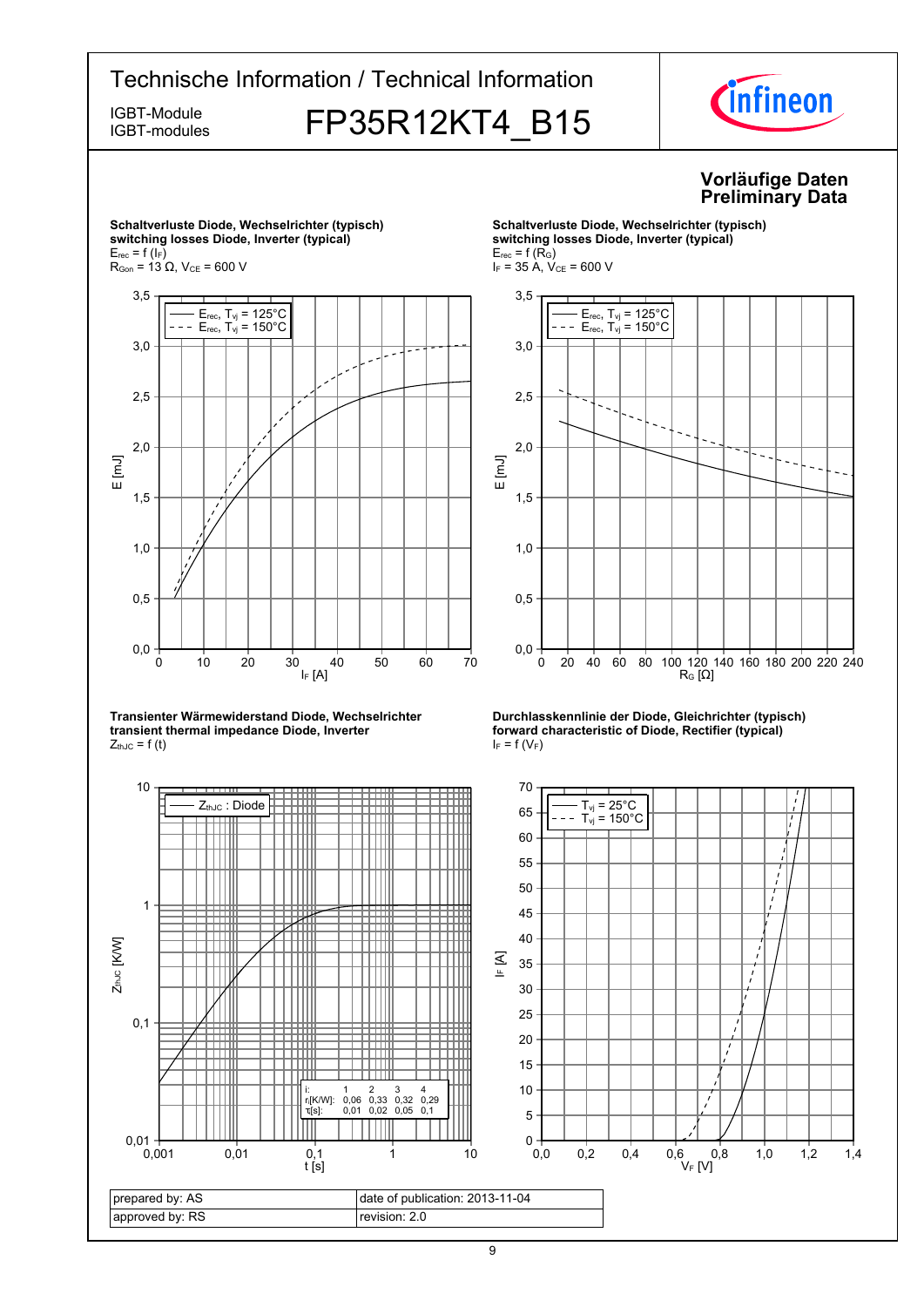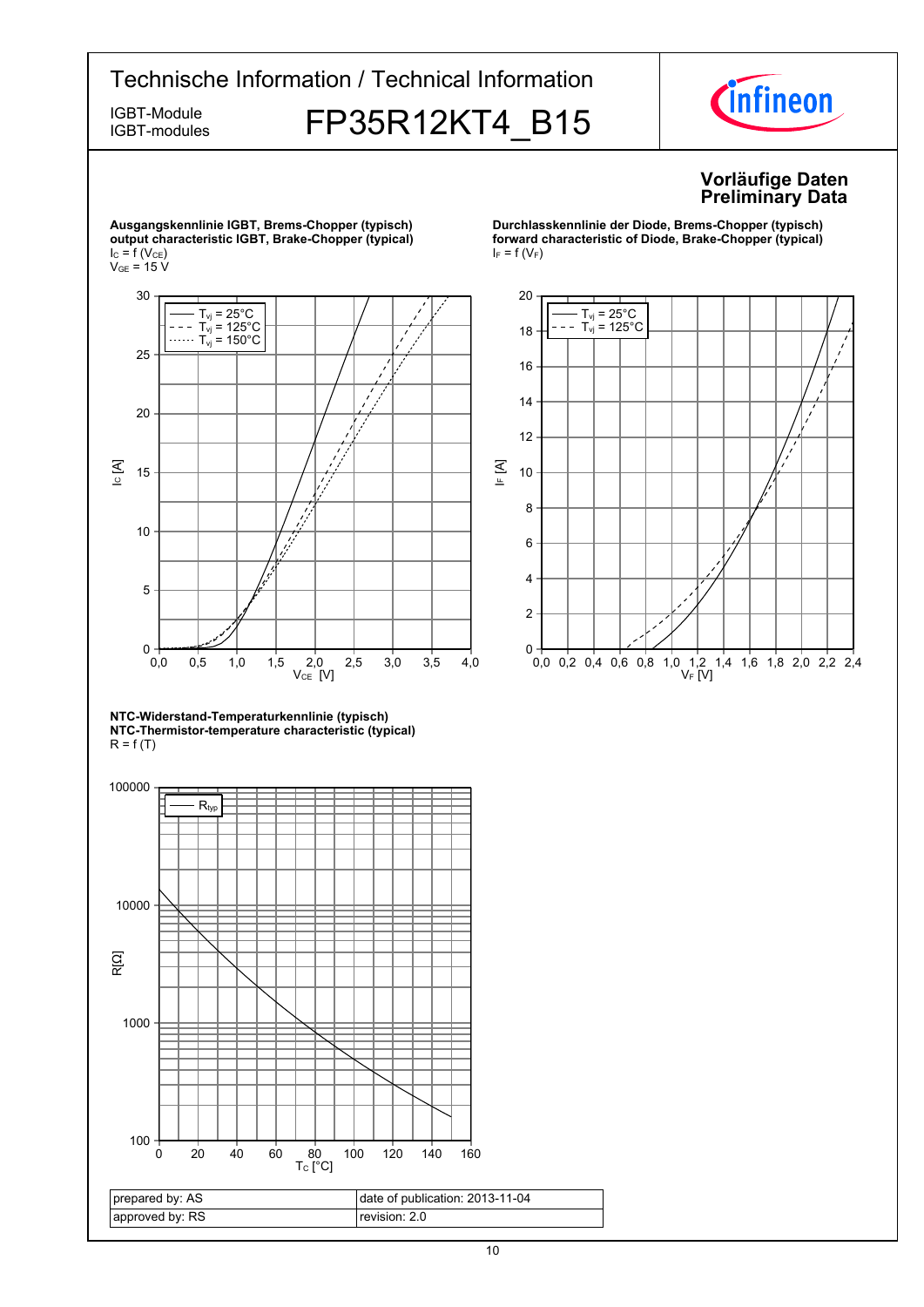